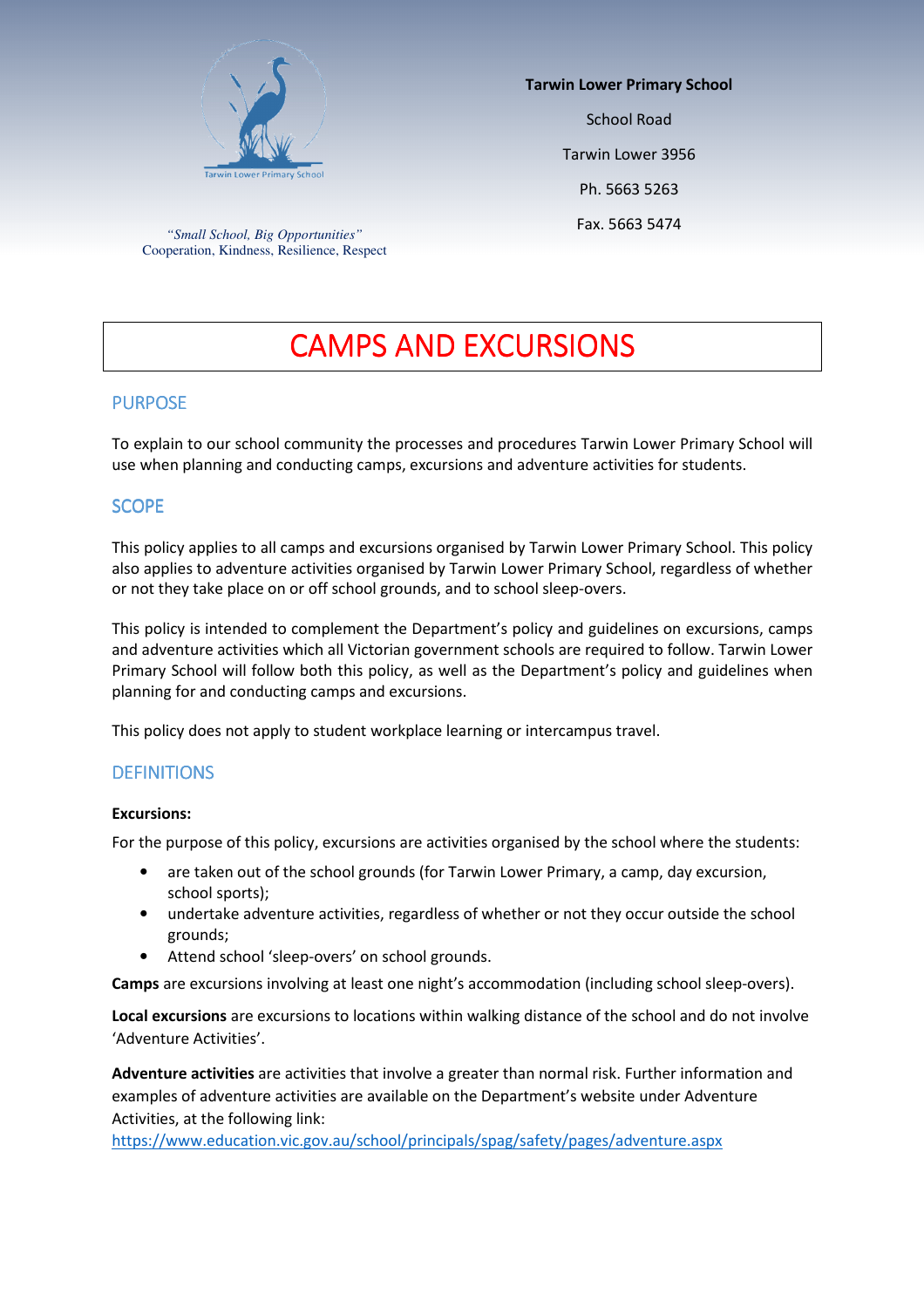## **POLICY**

Camps and excursions can provide a valuable educational experience for our students which are complementary to their learning, as they provide access to resources, environments and expertise that may not be available in the classroom.

For all camps and excursions, including adventure activities, our school will follow the Department's School Policy and Advisory Guide: Excursions and Activities. For camps and excursions requiring school council approval, our school will also follow the Department's School Policy and Advisory Guide: Safety Guidelines for Education Outdoors.

#### Planning process for camps and excursions

All camps and excursions will comply with Department planning requirements.

Part of this planning process includes conducting risk assessments, to ensure that reasonable steps are taken to minimise the risks associated with each proposed camp or excursion. Tarwin Lower Primary School's risk assessment will include consideration of arrangements for supervision of students and consideration of the risk of bushfire activity in the excursion location. In the event of a Code Red Day being announced, excursions or camp activities in effected locations will be cancelled or rescheduled. Planning will also cover arrangements for cancelling, recalling or altering the camp or excursion for any other reason.

Tarwin Lower Primary School is committed to ensuring students with additional needs are provided with an inclusive camps and excursions program and will work with families during the planning stage, as needed, to support all students' attendance and participation in camp and excursion activities.

In cases where a camp or excursion involves a particular class or year level group, the Organising Teacher will ensure that there is an alternative educational program available and appropriate supervision for those students not attending the camp or excursion.

#### Supervision

Tarwin Lower Primary School follows the Department's guidelines in relation to supervision of students during excursions and camps.

All excursion staff (including parent volunteers) will be familiar with supervision requirements and the specific procedures for dealing with emergencies on each camp and excursion.

All school staff will be aware that they retain overall responsibility for the supervision and care of students throughout all camps and excursions (including adventure activities), regardless of whether or not external providers are managing the activity.

#### Parent volunteers Parent volunteers

Parents may be invited to assist with camps and excursions. School staff will notify parents/carers of any costs associated with attending. School staff are in charge of camps and excursions and parent/carer volunteers are expected to follow teachers' instructions. When deciding which parents/carers will attend, the Organising Teacher will take into account: any valuable skills the parents/carers have to offer (e.g. bus licence, first aid etc.) and the special needs of particular students.

#### Volunteer and external provider checks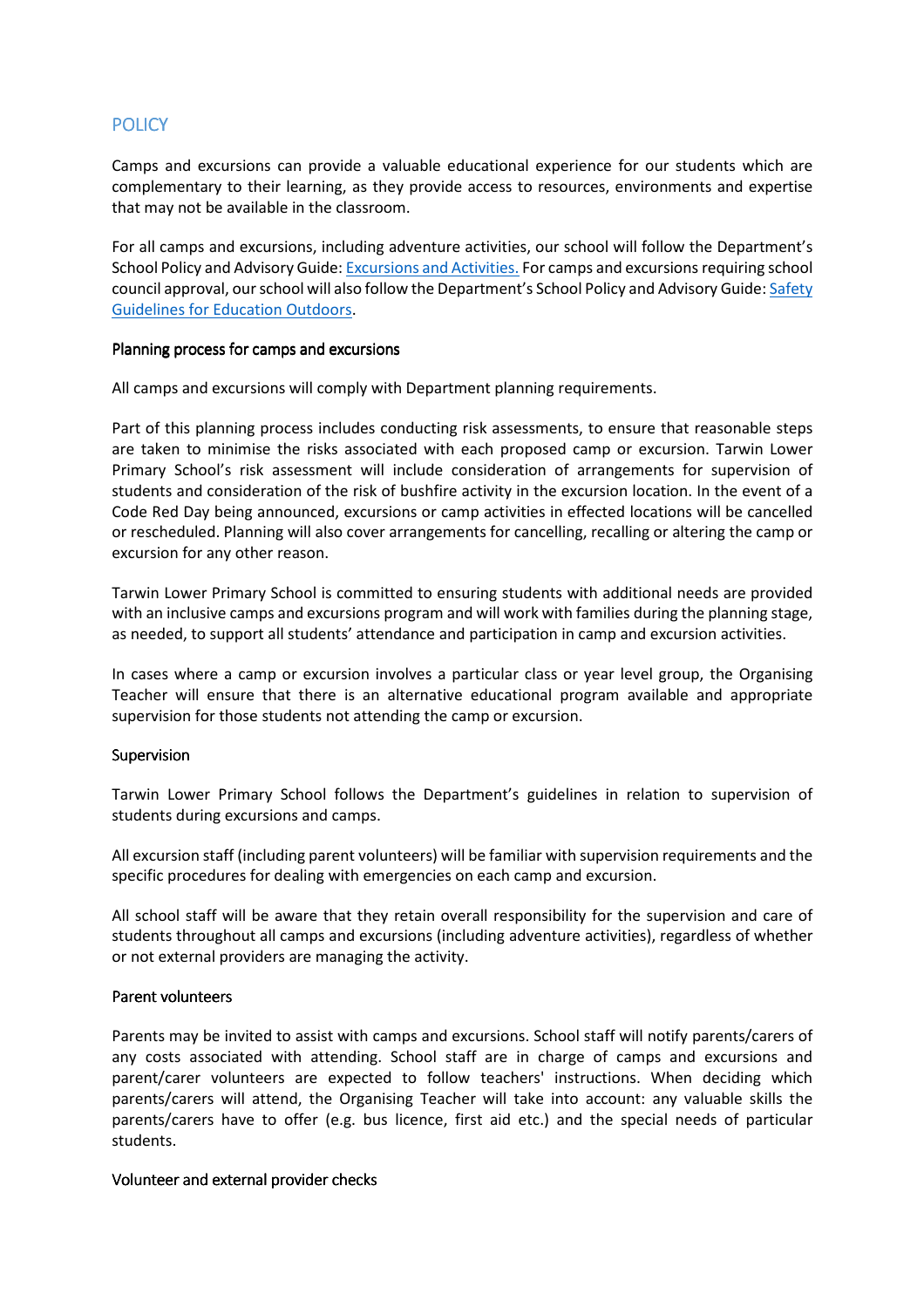Tarwin Lower Primary School requires all parent or carer camp or excursion volunteers and all external providers working directly with our students to have a current Working with Children Check card.

#### Parent/carer consent

For all camps and excursions, other than local excursions, Tarwin Lower Primary School will provide parents/carers with a specific consent form outlining the details of the proposed activity. Tarwin Lower Primary School uses Compass to inform parents about camps and excursions and to seek their consent OR informs parents about school camps and excursions by placing a note in student bags and asking parents/carers to return the part of the note that asks for parents/carers signature confirming they consent to their child's participation. Parents/carers are encouraged to contact the school to discuss any questions or concerns that they or their child may have with a proposed camp or excursion.

For local excursions, Tarwin Lower Primary School will provide parents and carers with an annual Local Excursions consent form at the start of each school year or upon enrolment if students enrol during the school year. Tarwin Lower Primary School will also provide advance notice to parents/carers of an upcoming local excursion through [insert applicable notification method: email/online parent communication tool/a note home in the student's bag]. For local excursions that occur on a recurring basis (for possible weekly outings to the local oval for sports lessons), Tarwin Lower Primary School will notify parents once only prior to the commencement of the recurring event.

### Cost of camps and excursions, refunds and support

The cost of all camps and excursions are to be paid by parents/carers unless alternative arrangements have been agreed to by the Principal prior to the excursion. All families will be given sufficient time to make payments for all activities. Consent forms will have clearly stated payment amounts and payment finalisation dates.

Students who have not finalised payment by the required date will not be allowed to attend unless the Principal determines exceptional circumstances apply.

Tarwin Lower Primary School will make all efforts to ensure that students are not excluded for financial reasons. Families experiencing financial difficulty are invited to discuss alternative payment arrangements with the Business Manager/Principal. The Business Manager/Principal can also discuss family eligibility for the Department's Camps, Sports and Excursions Fund (CSEF), which provides payments for eligible students to attend school activities, including camps and excursions. Applications for the CSEF are open to families holding a valid means-tested concession card or temporary foster parents and are facilitated by the school. Further information about the CSEF and the application form are available at Camps, Sports and Excursions Fund.

If a camp or excursion is cancelled or altered by the school, or a student is no longer able to attend part or all of the camp or excursion, our school will consider requests for partial or full refunds of payments made by parents/carers on a case-by-case basis taking into account the individual circumstances. Generally we will not be able to refund payments made for costs that have already been paid where those funds have already been transferred or committed to a third party and no refund is available to the school. Where possible, we will provide information about refunds to parents/carers at the time of payment.

#### Student health

Parents and carers need to ensure the school has up-to-date student health information prior to camps and excursions. A member of staff will be appointed with responsibility for the health needs of the students for each camp/excursion. Teachers will administer any medication provided according to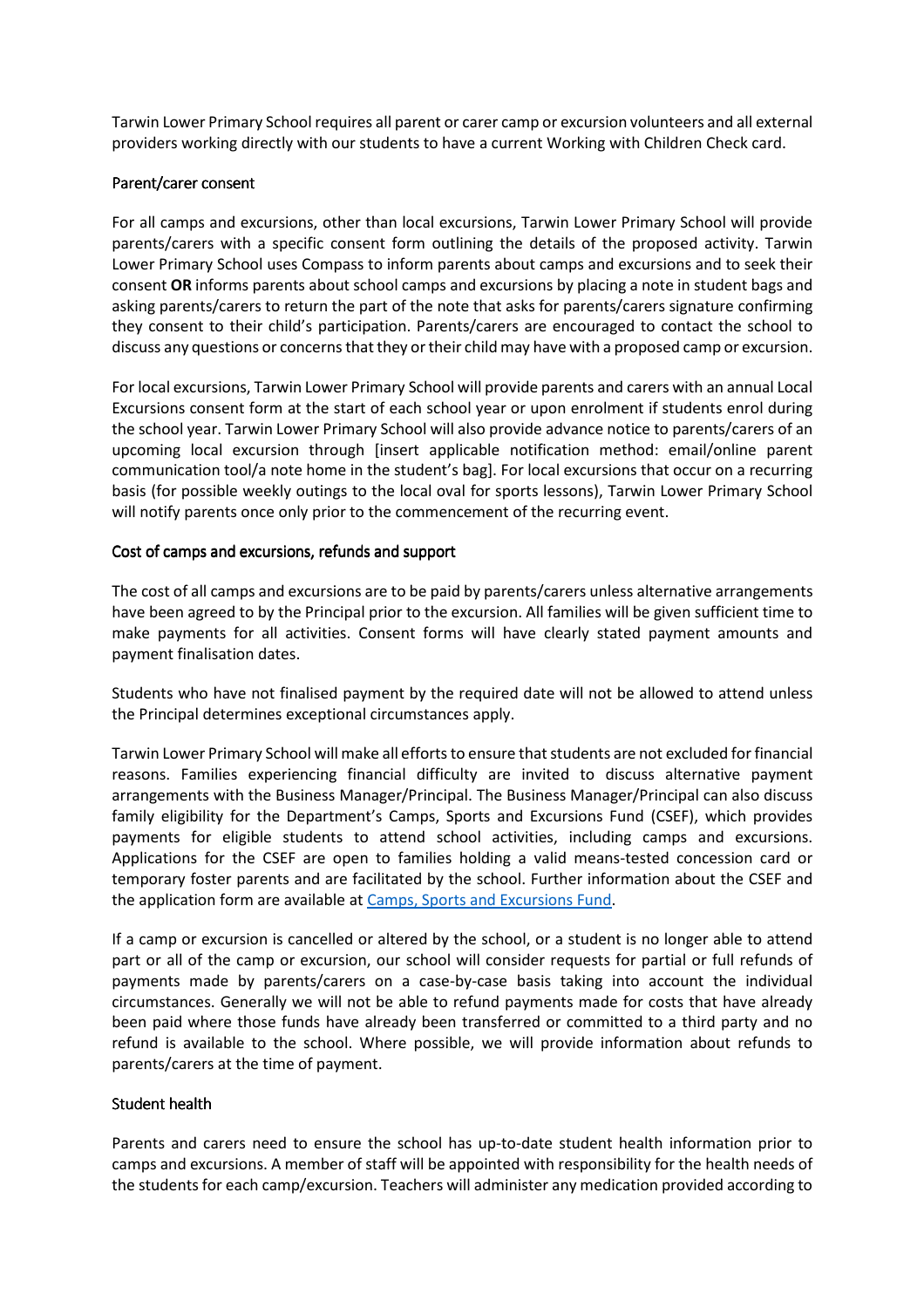our Medication policy and the student's signed Medication Authority Form. To meet the school's obligations relating to safety, a first aid kit and mobile phone will be taken by teachers on all camps and excursions.

It is the responsibility of parents and carers to ensure their child/children are in good health when attending excursions and camps. If a student becomes ill during a camp and is not able to continue at camp it is the parent/carer's responsibility to collect them and cover any associated costs. If the Principal approves a student joining a camp late, transport to the camp is the parent/carer's responsibility.

#### Behaviour expectations

Students participating in camps and excursions are required to cooperate and display appropriate behaviour to ensure the camp or excursion is a safe, positive and educational experience for all students involved.

Parents/carers will be notified if their child is in danger of losing the privilege to participate in an excursion or camp due to behaviour that does not meet the standards of behaviour set out in the school's Student Wellbeing and Engagement Policy [INSERT other policies relevant to behaviour such as the Student Code of Conduct or Bullying Prevention Policy). The decision to exclude a student will be made by the Principal or Assistant Principal, in consultation with the Organising Teacher. Both the parent/carer and the student will be informed of this decision prior to the camp or excursion.

If on a camp or excursion the Teacher in Charge considers an individual student's behaviour does not meet required standards, then the Principal or their nominee may determine that a student should return home during the camp or excursion. In these circumstances the parent/carer is responsible for the collection of the student and any costs associated with this.

Disciplinary measures apply to students on camps and excursions consistent with our school's Student Wellbeing and Engagement Policy, Student Code of Conduct and Bullying Prevention Policy.

## Electronic Devices

Students will not be permitted to bring electronic devices to camps or excursions except with prior approval from the Principal. The Principal will only approve students bringing electronic devices to a camp or excursion in exceptional circumstances and when it is in the best interests of the student, and may place conditions on its location and use during the camp or excursion.

## Food

Students are not permitted to bring their own supply of food items to camps and excursions unless the item is medically indicated and discussed with the Organising Teacher, or included as an item on the clothing and equipment list for that camp or excursion.

#### Accident and Ambulance Cover

Any costs associated with student injury rest with parents/carers unless the Department is liable in negligence (liability is not automatic).

Unless otherwise indicated, Tarwin Lower Primary School and the Department do not provide student accident or ambulance cover. Parents/carers may wish to obtain student accident insurance cover and/or ambulance cover, depending on their health insurance arrangements and any other personal considerations